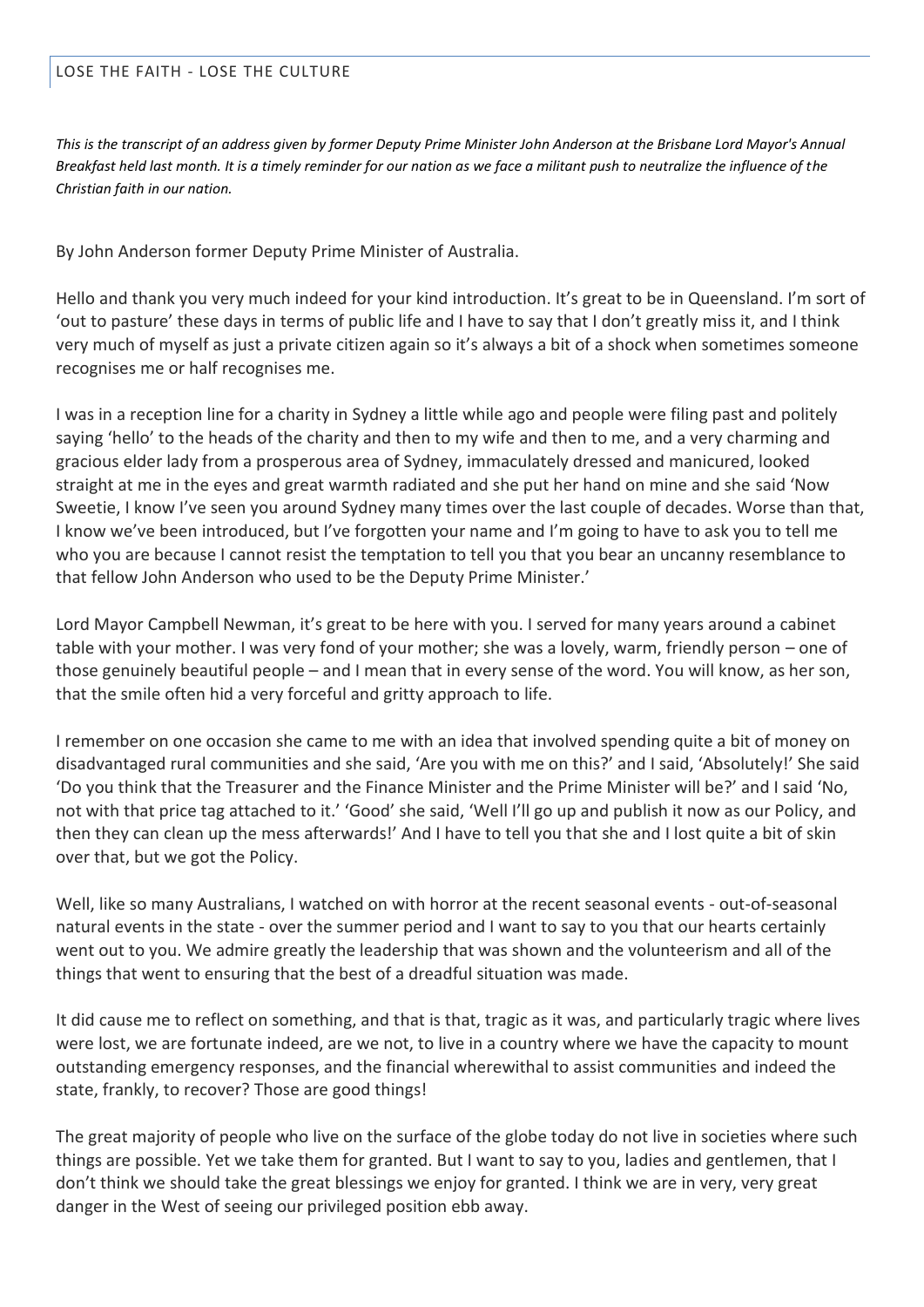As a farmer, I'm very conscious that if you want to grow a good crop you have to first till the soil in which the crop is grown. The crop of freedom, of democracy, and all of the good things we take for granted in our lives, is, in fact, Christianity and yet our society has moved away from it and so little understands now, the soil in which the crops of freedom are grown, that I do not believe that we can continue to expect to grow those crops, and I'm deeply sobered and deeply concerned by this. I really am.

You know, it strikes me as a great irony that the atheistic regime in Beijing better understands our history than we do. I'm indebted to the ABC (I'm sorry, Heather – another media organisation, you've heard of them) to the ABC Religion Hour, if it still exists, for a broadcast they had a couple of years ago and someone gave me the transcript and it was with a very senior correspondent in Beijing and he was reporting on a major study that the Communist government had undertaken into the Christian church in China; and the report had come back indicating that the church growth in China was amazing and that it is not likely to be stopped.

And it caused great consternation, and that is, of course, behind the persecution of the house-church movement in particular in China. Why? I'll tell you why, as our correspondent said. The Chinese government understands that it is Christians who start to agitate for the recognition of 'the little person'. For the radical idea that we take for granted yet you find in no other culture. No other belief system that I've ever encountered. That all have dignity before God, and that the King must respect the peasant just as the peasant is expected to respect the King - the Good Samaritan story.

The Bible, of course, is based on the whole idea that each is precious; and the Chinese understand the European history! It was that radical nation that built the idea of representation in Parliament, peaceful means of removing those who become corrupted by the lure of power, which is almost all people who get hold of power. Not Ron Boswell and me, but most people, and you need a peaceful means to resolve that and democracy has evolved out of it. Nor do we understand the way in which transformed and renewed lives have transformed our society.

My political hero is a man called William Wilberforce. To many of you he's still a hero today – to Christians everywhere. Here is a man who came from Hull, entered Parliament as an extraordinarily privileged and wealthy young man with the world at his feet, in an age of great moral 'messiness' in Great Britain. It was a 'Superpower' but it was a dreadful place; inequitable, corrupt, vice-ridden, and he had everything to gain by remaining the sort of dissolute young man that he was, but he got converted.

He got converted and he was transformed, and this man went on to do something that was extraordinary for somebody from the mercantile class; a very wealthy man. He came to see that people with black skin mattered equally to God to those with white skin and he led the greatest human rights campaign of all times, that which freed the slaves.

The Left in this country used to prattle on about human rights till whales became important; until the cows came home but we've erased our understanding that it was the Christians who gave rise to our democratic freedoms and to the idea that slaves should be freed, and so on and so forth. We've jettisoned it all.

Now England, the country that exported Christianity and freedom; you know, the 'mother of the parliaments' and what have you, has changed. Like Australia, there was a time when Christianity, even if you didn't go to church, was seen as true; then there was a time when it was just one of many truths. Now, according to the intelligentsia, it's dangerous and you shouldn't expose your children to it! And England's busily exporting the new atheism – the Richard Dawkinses of this world and the Christopher Hitchenses.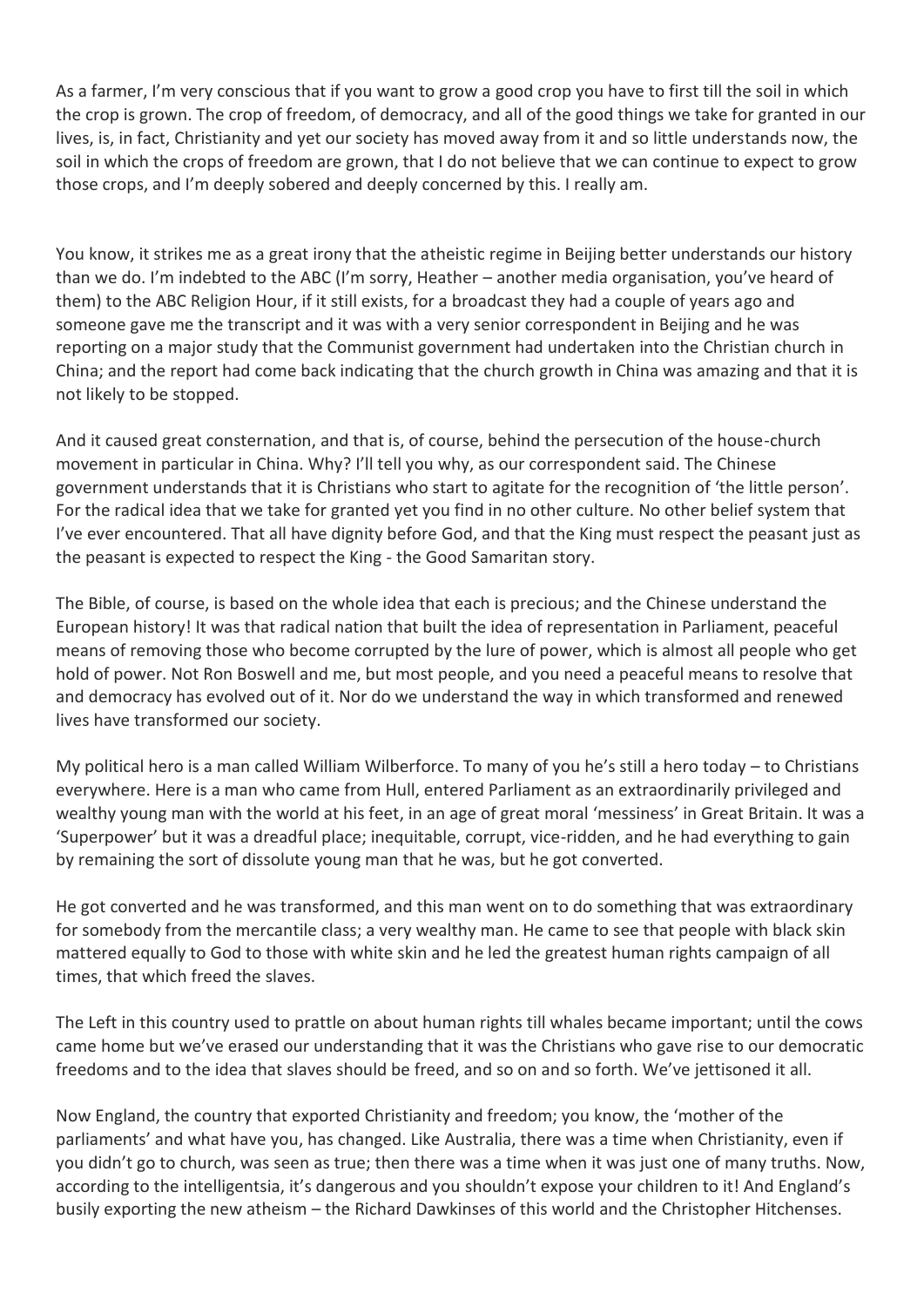Christopher Hitchins wrote 'God is Not Great: Why Religion Poisons Everything'. Are you all aware of that book? He was in Sydney about twelve months ago. He was at the Opera House with the ABC (you can see how I love that organisation) I think it was them. They had this 'Dangerous Ideas Conference' you see. So here's one of their great heroes, Christopher Hitchins – a brilliant man who's against God – he's up there.

At the same time, ironically, I have to tell you (I'm an Anglican) the Anglican Church had an outreach thing called 'Thirty-nine Prominent Australians Talking About Their Christian Faith'. And they were prominent Australians (well, thirty-eight of them were – I was the thirty-ninth)! Remarkable men, from captains of industry to Peter Costello to sportsmen to scientists to medicos, proclaiming their belief in the resurrected Christ - while Christopher Hitchins is saying that only an imbecile believes in a resurrected Christ today!

I would have thought that that was a potential 'field day' for the media. Thirty-nine (thirty-eight plus one) prominent Australians saying they do believe while the Great Atheist is saying only an infantile believes. Isn't that rich ground? And yet the media, confronted with something unfortunate, like a whole lot of thinking, intelligent Australians who believe in a resurrected Christ – it's easier just to ignore it, isn't it? What have we come to?

Christopher Hitchins has a brother. His name's Peter. Peter was an atheist too. Then he went to live in Russia for quite a while and he saw what seventy or eighty years of atheistic Communist rule had done to the people, and he converted, and he's written a book called 'The Rage Against God' and in that he mounts incredibly powerfully, the argument that we are being blind and foolish beyond belief. He says we've silenced God; we've mocked Him, we've sidelined Him; we won't give Him a role in the public square. Must we learn it all again – that no society that says it can do it without God preserves its freedoms or lasts for very long? The brother of a great atheist; that's what he says; and he goes on to talk about some of the disastrous results – and again, he'd have seen them in Russia.

Do you know the first thing he nominates that's been so damaging out of all of this? The trashing of marriage. The trashing of family; and he argues very powerfully, and I agree with him because I can see it – I saw it in public life – your elite, your intelligentsia, the 'trendy', who are at the forefront of trashing traditional marriage and traditional family and seem only to speak for adults, and never for the interests of the children who have to grow up in some sort of environment, ladies and gentlemen, so they, in a way, are the least to suffer from the trashing of marriage. They can go and find a 'trophy bride', or a yacht, or a chalet in Switzerland to take their mind off the pain, but as it filters down through society the results are more and more and more devastating.

There is a little town not far from where I live which used to be a good, honest working town; it's now a social security town. The school has shrunk and shrunk. There's twelve kids in that primary school today; they have between them three mothers and five fathers.

Will those children – precious every one of them – be selfless givers to humanity, able to contribute to society; to take their place in our community and help us build a bigger, stronger community and families of their own? Or will they be people tragically locked into a cycle of welfare dependency and of deep need drawing on the rest of the community – I ask you?

They will be preoccupied with self and that is another enormous price we are paying for the abandonment of Christianity. Selflessness built our freedoms. Selfishness is destroying them.

One thing politicians know about is what you're thinking. They employ very sophisticated and expensive polling techniques to establish what you're thinking, so that they can tell you what you're thinking and hopefully you'll say, 'What a great leader!' Now the trouble is that, of course, nobody thinks the same thing anymore because we're breaking up as a society and it's almost impossible to find a 'common thread'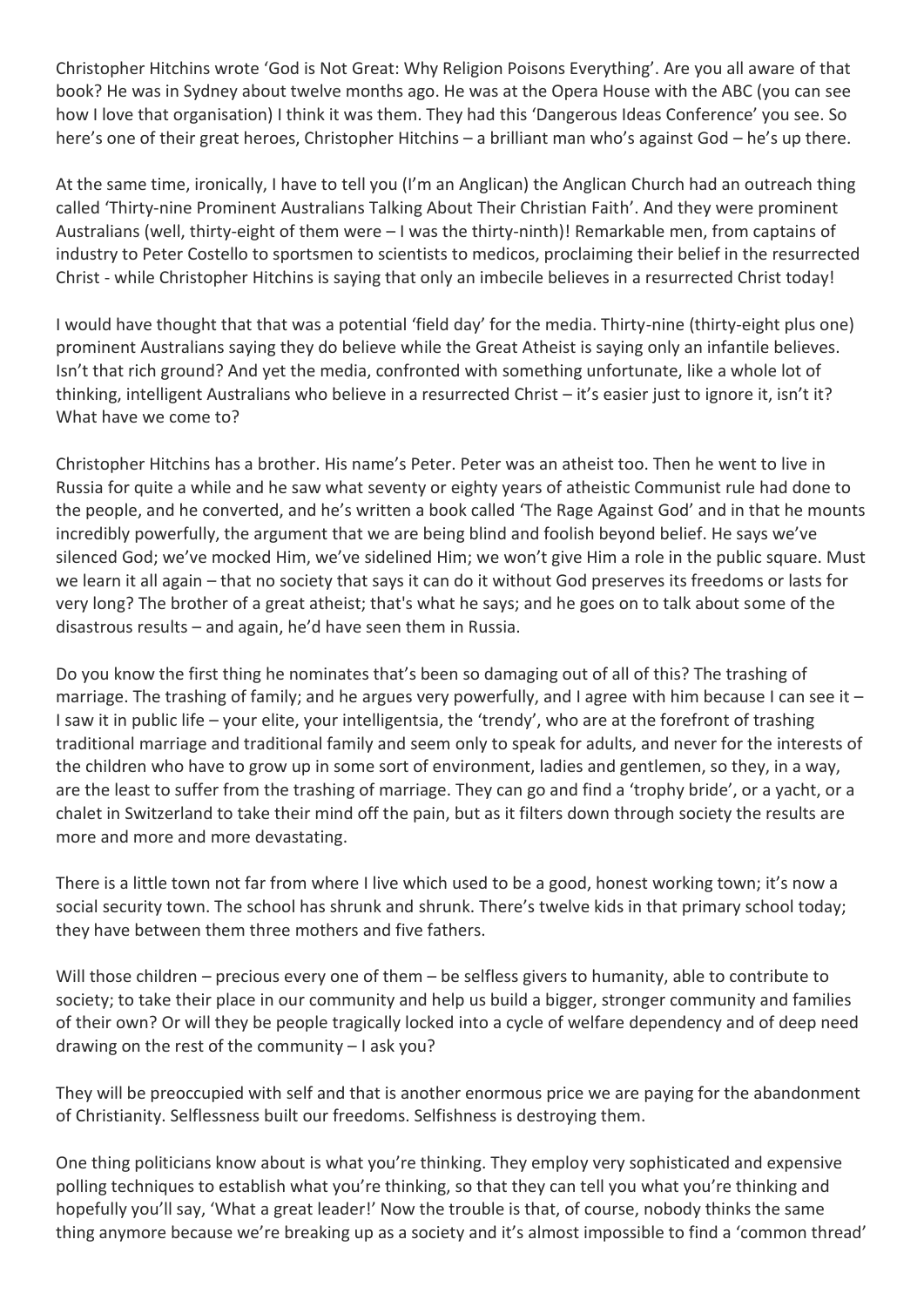anymore but, the other people who know what you're thinking is the advertising industry and in particular the banks. Sorry, I'll offend everybody by the time I've finished this morning! And you may recall that advertisement that just had a big page and a hand pointing out of it 'Look after the most important person in the world – You'.

Stop and think about it for a moment. Isn't that what's ripping our society apart? Isn't it that very selfishness that we now idolise that so threatens our and our children's future? And more than just the fabric of our society; it spills over into economics. The thing that is really shattering us now is, of course, the GFC. We've been largely immuned from it in Australia. Now, it wasn't very long ago that I would have said that there'd been a good government that had a bit to do with that. I suppose if I'm honest it's China taking all our exports and all those sorts of things. But I think we're all aware that we've been very fortunate in this country but that the world is in deep, deep, deep trouble.

You've got once wealthy countries all over the world, once really wealthy countries so deeply 'in hock' that their responses will be one of three or a combination of three things; they'll have to massively wind back government services, and in a selfish age that's a very painful thing to do because no-one wants to lose anything; they'll have to raise taxes – ditto – or default on debt repayments. All of them threaten us; threaten those societies and the Western Alliance; indeed, the global outlook. That's something, ladies and gentlemen, that in an age when politicians want to say 'We'll make sure this never happens again, and we'll put in place the regulations that won't let the greedy bankers and so forth, do it again' that we're overlooking that the crisis has its roots in character failing and in moral failing; in greed and in poor judgment, and you can't legislate against those things.

You actually need a cultural environment where people understand that your word should be your bond; that you should earn rather than seek instant gratification, on borrowed money, the things that you want. I'm not saying I'm against sensible use of debt. I'm not against that at all. I'm a good capitalist after all. But this is out of control and you won't fix it by regulation, and it wasn't just a few greedy bankers in the United States. What is revealed is that everywhere, governments and their citizens had been living beyond their means, and what it amounts to, of course, is a monstrous inter-generational theft, because we're putting our children's and our grandchildren's futures at risk. That in turn, of course, has further consequences. It threatens the whole of the Western Alliance that we are part of.

For years we've lived as a middle-ranking, wealthy and free nation as part of the most privileged alliance of nations on earth; probably that the world has ever seen, ultimately under the protective mantle, in recent decades, of economic, military, social, and I cringe a little when I say it, the cultural might of the United States. But the warning signs are all there; that it isn't going to continue much longer. And in the midst of all of this in a deep-seated sense of anxiety right across the western world, governments are failing. This is not a reference to Obama in any way politically or personally, but I don't think I've ever seen anything more ridiculous, more frightening or naïve or stupid than watching the way in which everyone salivated at the thought that this new American President Obama could 'save the world'.

Lemming-like, everyone, including the western press (except Heather) embraced this idea that if we just get rid of that other man and we put this new one in, it will all be fixed up. There was only one Messiah. The undue expectations placed on that man's shoulders were ridiculous – and we're doing the same thing in Australia, we're casting around for leadership because we want to be let out of it. But the problem is, ladies and gentlemen, as any good historian knows, you've got no hope of working out where to go if you can't work out where you are, and you can't work out where you are if you don't know where you've come from. That is our problem. So don't think any time soon some great western leader (who can be trusted anyway) is going to come along with the solutions to the problem, because it isn't going to happen until we collectively wake up to ourselves (in my judgment) and that doesn't look like happening any time soon. So it's a grim outlook in some ways.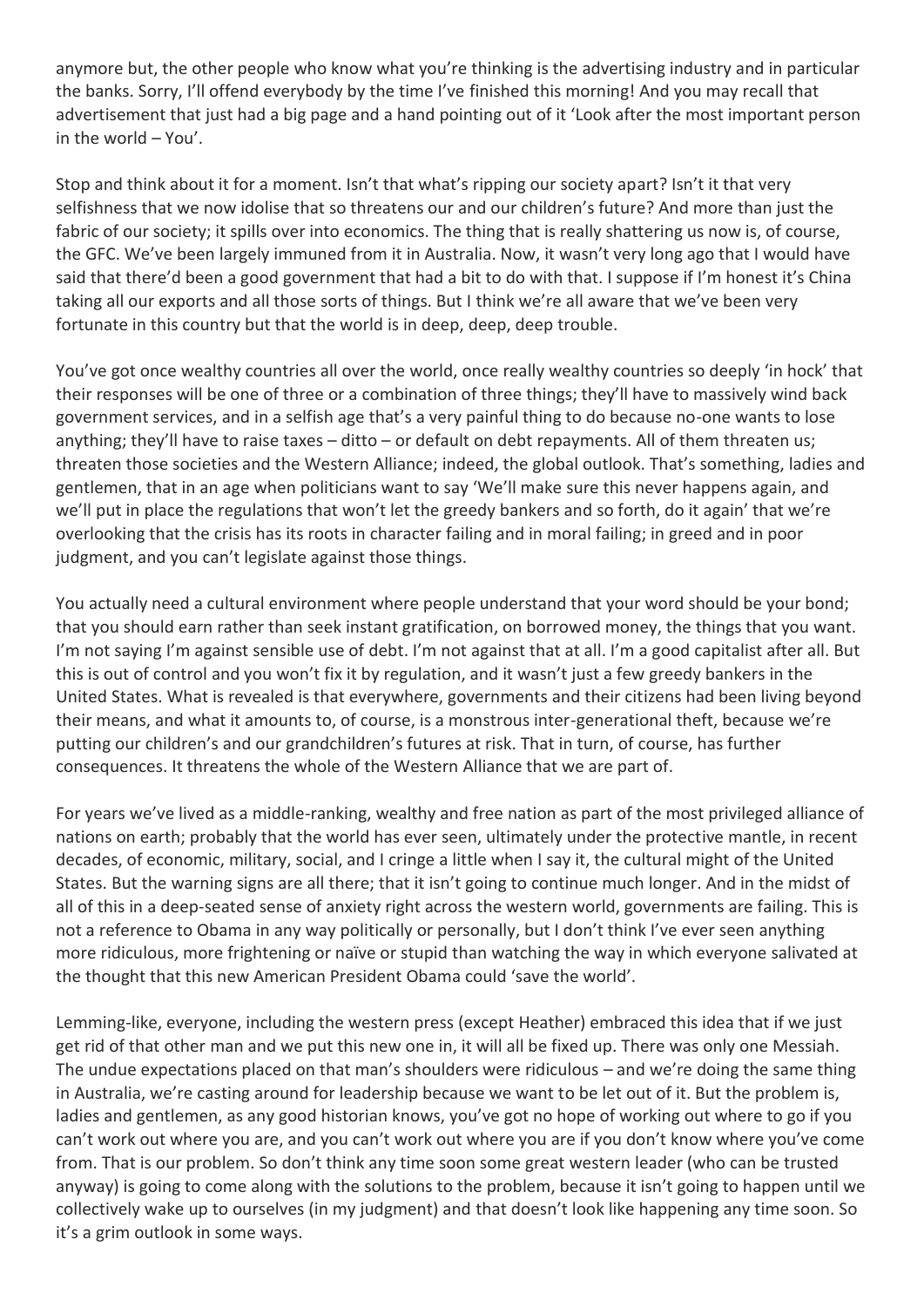I recently re-read, though, a little book called 'The End of Christendom'. It was written by Malcolm Muggeridge. Actually it wasn't written by him, it's a record of two lectures that he gave in America in 1978. Malcolm Muggeridge was one of those truly brilliant Englishmen. They do happen. And he was absolutely 'up there' with the C S Lewises of this world. He'd been a journalist and he'd lived in Russia in the heyday after the revolution when much of the West, let alone the Russians, thought this was the way to freedom; atheistic communism – 'we can do it better without God'. That was the Left Wing's version of how to do it without God; then you have the Right Wing's version, which is fascism.

They both visited unbelievable suffering of humanity. Remember Peter Hitchins? Think you can do it without God? Learn the lessons of history – you can't. He became firstly very cynical, and ultimately a Christian out of what he saw in Russia, and in 1978 in these two lectures; Pascal lectures in America; Pascal named in honour of a great French Catholic philosopher and thinker who wrote so powerfully about mankind, coined that term 'the glory and the scum' - the nobility that is the God image in us; the scum that comes from our fallen nature evident in all of us.

Sometimes we say 'I'm the good guy', that's what we do isn't it? They're the bad guys. No we're not. The Bible says that each of us are a combination of both; flawed hopelessly by sin. He became converted. He said 'Western society based in Christianity is moving away from everything I'm saying now'. He has a much greater mind than me so I'm only following in his footsteps really. He warned precisely what was happening, and thirty-three years on, everything he said would unfold is unfolding, albeit, I fear now, at an ever-accelerating rate. But, he said in the second lecture, 'This is no great cause for concern at one level. All societies rise and fall'.

Another great English mind, Arnold Toynbee, wrote that towards the end of his life in the 1970s. He said that of the twenty-three great civilisations that he had studied down through the ages, all had ultimately collapsed - not as a result of external takeover, but of internal decline, and the dying stages, very interestingly, the common theme, the dying stages of all the great civilisations were first selfishness and then a giving-over into apathy. 'I don't care. I'm not going to lift a finger for anybody else. Except that I demand that someone else fix my problems'.

So Muggeridge said 'Look, it may be that the West will fail, in fact it's probable that it will.' I hope he's wrong; I pray he's wrong and I'm sure you all do too but we've got to heed the warning signs and understand why it's happening. 'However', he said, 'That will not be the end of Christianity. It will not be. God will simply move on to new areas. He loves His creation and He will move on.' And he was repeatedly asked by journalists and cynics and so forth, 'What's your evidence for this?' And his evidence was very interesting. He said, 'Look at fifty or sixty years (at that time) of atheistic rule in Russia. It hasn't killed off Christianity'. A third of Russians at that stage still believed in Christianity and he pointed to people like Solzhenitsyn, the great thinker and Christian writer who found faith in a gulag salt mine prison.

He couldn't see what we can see, which is that Christianity, actually, is quite evidently, about to enter its most vibrant and wonderful stage globally. That is what is actually happening.

It's terribly bad news for Mr Dawkins and Mr Hitchins and they must sob themselves to sleep every night, but this will not be a century of atheism. This will be a century of enormous ferment over beliefs and the values that are driven by beliefs; and by behaviour. The Chinese government understands that. They should. Ten to twelve percent of the Chinese population today are believed to be Bible-believing Christians. That is a hundred to a hundred and twenty million people!

Six percent, it's estimated, of India's population: I have a friend who heads up – gave away a business career, a very spectacularly successful one – to head up Alpha in Asia, not Australia, in Asia. Twelve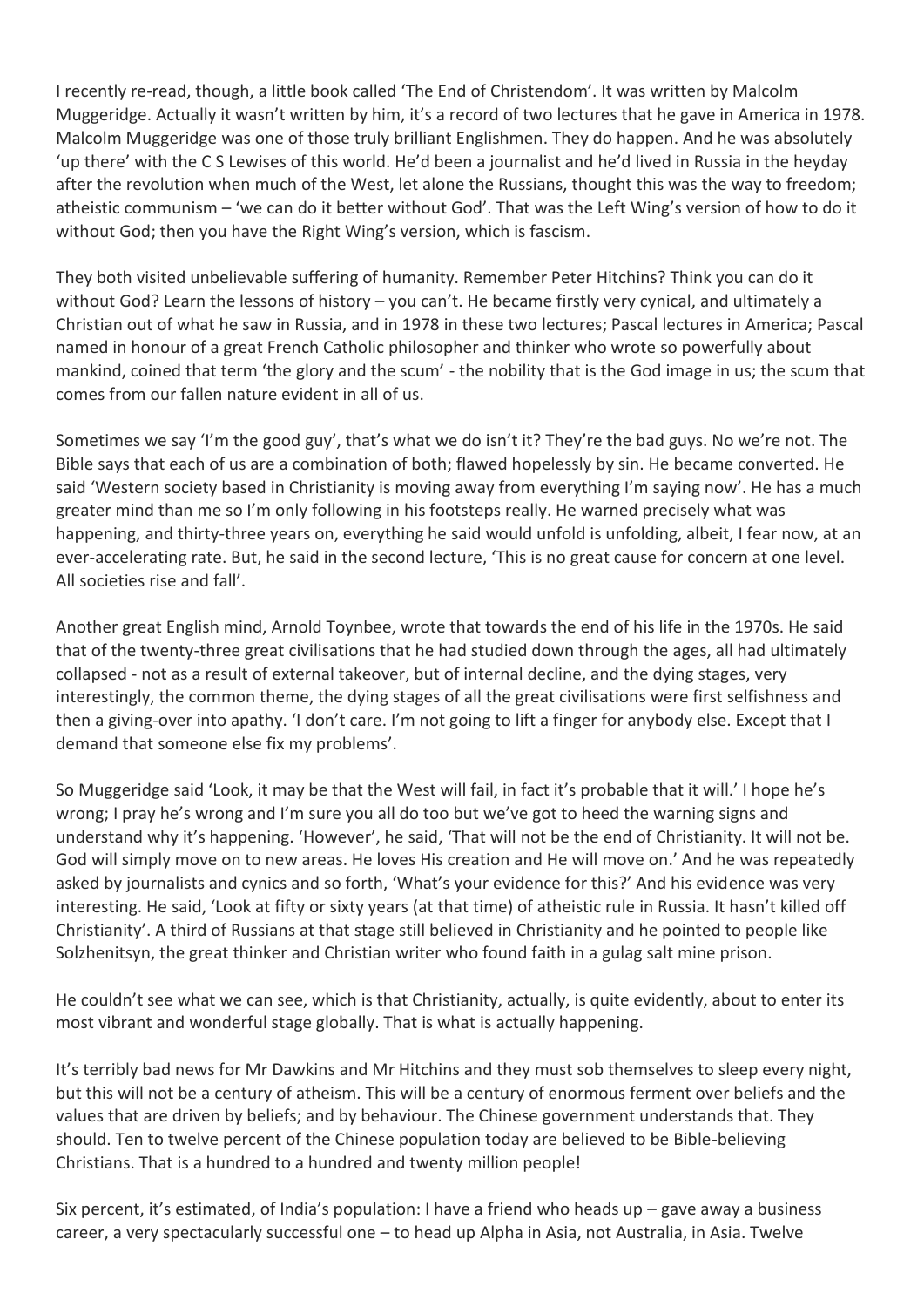thousand churches in India today are offering Alpha courses and forty percent of the people who enrol in them remain in a church.

I'm here with Stuart Brooking, a very good friend of mine. He is the Executive Director of Overseas Counsel Australia. It's a mission organisation. We support colleges in the emerging world. There's an ad, Stuart, if anyone wants to talk to you afterwards! And I should acknowledge Jeremy German who's a very good friend from CMS - he's here as well. The people dedicated to mission; they would know what is happening.

In Indonesia, the most populous Moslem nation on earth right on our doorstep. There's a hundred Bible Colleges in Indonesia. Did you know that? Just been there, and for all of the ferment in that country there's a real interest in belief and some very strong Christian growth.

Africa: seventy percent Christianised. Now they say it's a mile wide and an inch deep – desperate need for good teachers. I heard the Bishop of Uganda the other day describing how he has several hundred parishes that he cannot fill with trained men and women. Enormous need, but an extraordinary response to the Christian gospel.

What should we say then, in the face of all this? Should we despair at the state of our culture? At one level – yes! But what should it drive us to do? Gird our loins to take up our cross and to reflect the Hope that is ours! I had Tim Costello say to this city a few years ago (I'm Patron of SU in Queensland; a role I love. I always love it when

Queenslanders are friendly to me, because I know how you feel about southerners in this state) and Tim Costello was saying 'You know, one of the things we don't understand any more; we've stripped our kids of hope. Our grandfathers hoped that if they ran the risk with their wives of coming out to this country and surviving the ship journey and then going out into the outback and building a life, they might develop a better future for their children, their grandchildren and their great-grandchildren. Our fathers', he said 'hoped that if they worked hard they'd have a comfortable retirement and be able to provide a better outlook for their children. Our children hope for a good time tonight.' And he had a point.

We must broaden our horizons and understand the Christian hope. There is real work to be done, firstly in this country. We must do everything we can firstly on our knees to encourage people, our fellow-Australians to come back to faith. As a very big part of that we need to recognise that as a multi-racial society – great thing – many of the people who come here are very open to the faith.

I have a young Chinese friend in Sydney. He's a Presbyterian Minister, he's only 31, but you know he has a thing called Rice. I said 'Why do you call it Rice?' and he said because I come from Asia and we like rice. I said 'What's Rice?' He said, 'Once a month we get young, mainly Asian believers together in the Sydney Entertainment Centre for a night of fellowship. Not a church. Just a night when we come together for some fun, share experiences, sing, pray, what-have-you.' I said 'How many do you get?' and he showed me a photograph. Auditorium full; he said eight to ten thousand people.

Wouldn't it be an incredible irony if we from a traditional Caucasian background who walk away from our faith and our culture and let it decay around us, have the whole situation picked up and retrieved for us by New Australians? God bless them if it happens, but we ought to be working with them in every way we can. And then there's the homelands they came from.

You know, the fascinating thing, the wonderful set of opportunities and responsibilities that arise for Australia stem largely from its geography. We're of the West, that's patently obvious, but we're not in it. We're in Asia, and Paul Kelly who's a journalist I respect enormously is the Editor-at-Large of the Australian. He wrote the other day that if Wayne Swann is right to say that Australia can ride (and he was